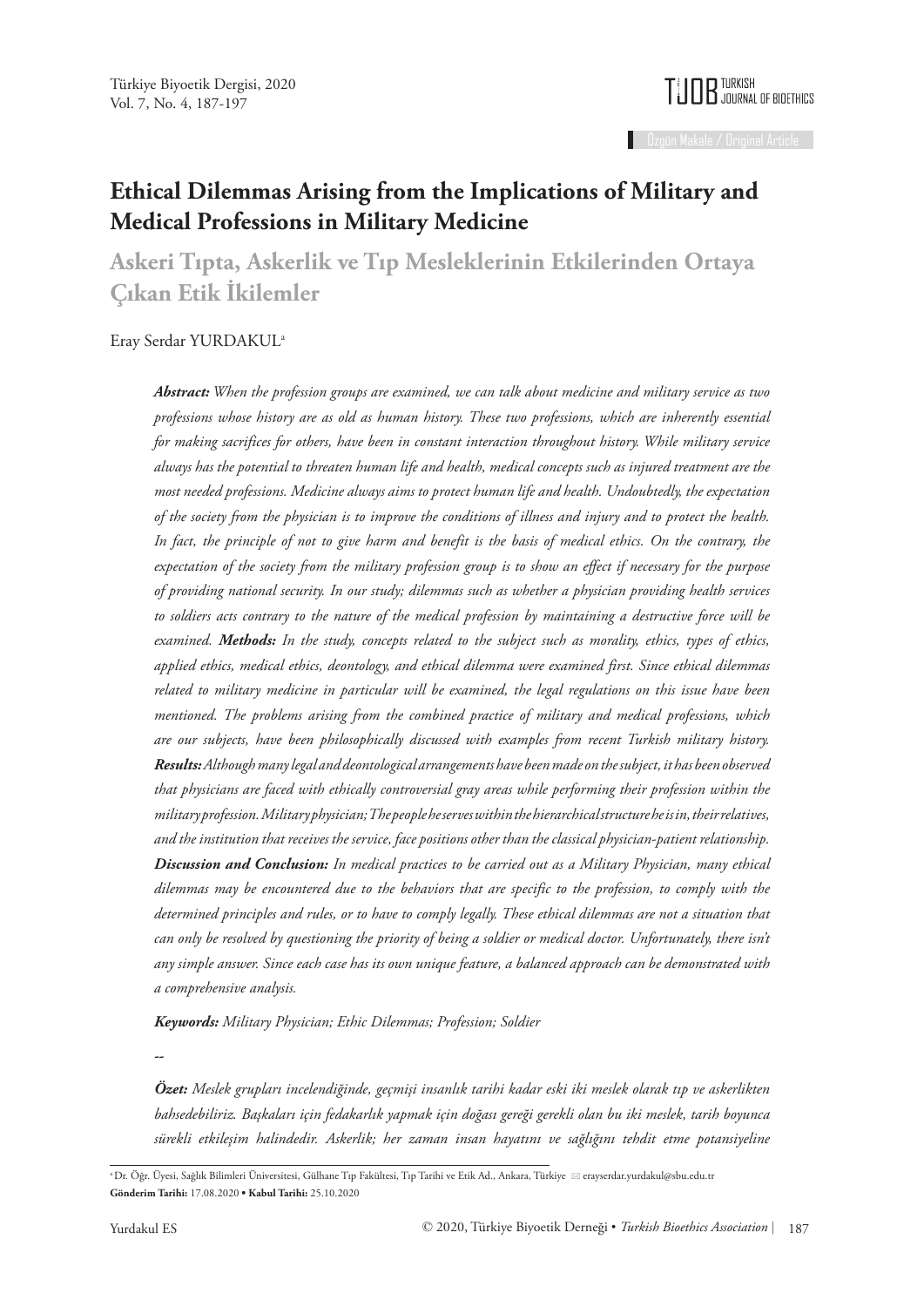

*sahipken aynı zamanda yaralanma, tedavi gibi tıbbi kavramların en çok iç içe olduğu meslektir. Tıp her zaman insan hayatını ve sağlığını korumayı amaçlar. Kuşkusuz toplumun hekimden beklentisi hastalık ve yaralanma koşullarının iyileştirilmesi ve sağlığın korunmasıdır. Aslında zarar ve fayda vermeme ilkesi tıp etiğinin temelidir. Aksine, toplumun askerlik mesleğinden beklentisi, milli güvenliğin sağlanması amacıyla etki göstermesidir. Çalışmamızda; askerlere sağlık hizmeti veren bir hekim, tahrip edici bir gücün devamını sağlayarak tıp mesleğinin doğasına zıt mı hareket etmektedir sorusu gibi ikilemler incelenecektir. Yöntem ve Gereçler: Çalışmada öncelikle ahlak, etik, etik türleri, uygulamalı etik, medical etik, deontoloji, etik ikilem gibi konu ile ilgili kavramlar incelenmiştir. Özelde askeri hekimlik ile ilgili etik ikilemler inceleneceğinden dolayı bu konu ile ilgili yasal mevzuata değinilmiştir. Konumuz olan askerlik ve hekimlik mesleklerinin bir arada icra edilmesinden kaynaklanan problemler yakın tarihten örnekle felsefi olarak tartışılmıştır. Bulgular: Konu ile ilgili birçok yasal ve deontolojik düzenleme yapılmasına karşın, hekimler askerlik mesleği içinde mesleklerini icra ederken etik açıdan tartışmalı gri alanlar ile yüzleştikleri görülmüştür. Askeri hekim; bulunduğu hiyerarşik yapı içinde hizmet verdiği insanlar, onların yakınları, hizmet alan kurum karşısında klasik hekim-hasta ilişkisinin dışında konumlarla yüzleşmektedir. Tartışma ve Sonuç: Askeri Hekim olarak yapılacak tıbbi uygulamalarda askerlik ve hekimlik mesleklerine özgü davranışların çelişmesi, tıp mesleğinin icrası sırasında medical öncelikleri korumaya çalışırken askeri ilke ve kurallara uyulması veya içinde bulunulan statü nedeniyle hukuken uymak zorunda olunması pek çok etik ikilem doğurabilir. Bu etik ikilemler, ancak askerlik veya tıp doktoru olma önceliğinin sorgulanmasıyla çözülebilecek bir durum değildir. Maalesef basit bir çözümü olmayan bu ikilem, her vakanın kendine özgü bir özelliği olduğundan, o vakaya özgü kapsamlı bir analiz ile dengeli bir yaklaşımla yönetilebilir.*

*Anahtar Kelimeler: Askeri Hekim; Etik İkilemler; Meslek; Asker*

# **INTRODUCTION**

Ethics, which is a discipline for human behavior, creates codes related to that field when it is directed to different occupational groups. When the most indispensable occupational groups are listed in all societies, medicine and military service are undoubtedly at the top. These two professions, which have their own strict principles and function at all times and under all conditions, have been in constant interaction throughout history. While the military profession, by nature, has the potential to threaten human life and health, whether for defense or offensive purposes, medicine always aims to protect human life and health. In this sense, does the word "Military Physician" have a dilemma in itself? With this study, it is aimed to draw attention to the ethical dilemmas of military and medical professions as two different professional fields which being together in military medicine and to raise awareness on ethical decision-making.

In order to evaluate the ethical dilemmas that military physicians experienced in performing their professional activities, the definitions and importance of the concepts of ethics, medical ethics, professional ethics, deontology, ethical assessment and ethical dilemma should be mentioned.

#### **GENERAL CONCEPTS**

**Morality and Ethics** are known as "Ethics" in English, "Ethos" in Greek, "Ethica" in Latin and "İlm-i Ahlak" in old Turkish. It examines concepts such as good and goodness, right and wrong in human behavior. Is there absolute good and absolute truth? Issues such as how to approach a person, if any, are also included in the field of ethics. It is based on interventions and reasoning actions that have been questioned for many years.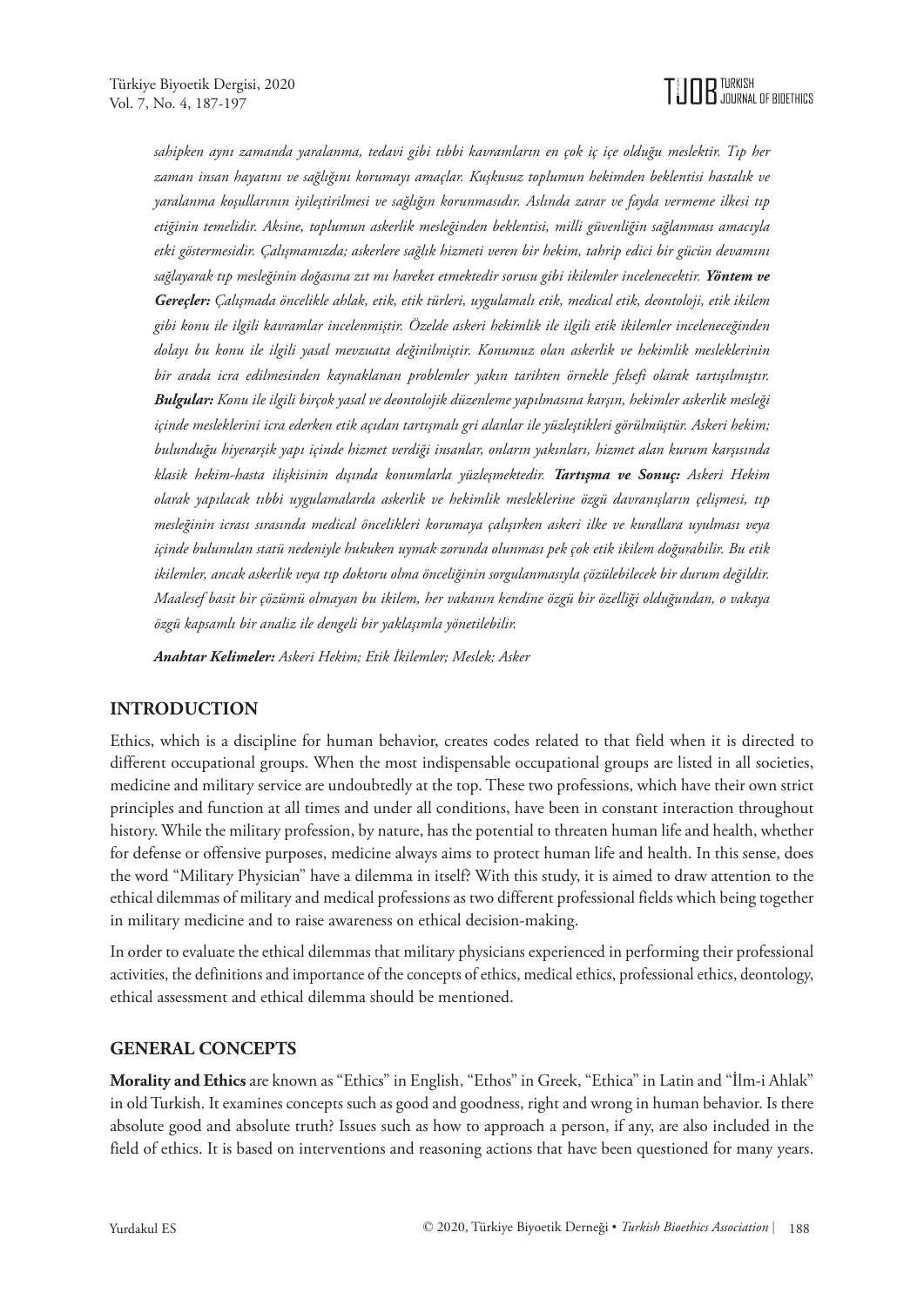Ethical problems can be encountered not only among themselves but also in different relationships such as family, society and state, as people who create values in natüre (1-5).

 "Morality" ("Ahlak" in Turkish) which is an Arabic word in Turkish, means "creating" (hulk in Arabic) derived from the same root. It is the application of ethics in the philosophical plane at social practice. Morality determines its own specific principles of behavior for each society in the form of rules not written in the community  $(1,3,5)$ .

In the 70s when Ionna Kuçuradi (Turkish philosopher, academician, president of the Philosophical Society of Turkey) published her book titled Ethics, the subject of ethics was an outdated area, she stated that the issue of ethics was in fashion again in recent years. She states that various factors play a role in this interest. One of these factors is the demand for respect for all cultures and the relativist approach of post-modernism to norm problems – the "anything happens" principle- in response to the upheaval that has created attempts to develop universal ethics in some circles, have been dealt with in the professional practice level. With the concept of professional ethics, not only in theory, but in private, public, professional life, concepts such as virtue, goodness, evil and justice which is the subject of philosophy since the beginning started to be examined on the level of professional practice (6).

Aristotle Nikomakhos divides virtues into two as thoughts and characters in Ethics. He mentions that habits are obtained by repeating character virtues. Character virtues are not found naturally because things that are natural, are not obtained by habit. Consequently, virtue can be gained with a habitual manner in behavior (7). Ethical and virtuous behavior of everyone is a desired situation in social life. In fact, the existence of general ethical rules for everyone, defended by Kant, can be accepted as the desired level in social relations.

Ethics is divided into two as normative and non-normative. Normative ethics: Why and which general valid moral norms are questioned. Non-normative ethics are divided into two as descriptive and metaetical. Descriptive ethics examines how people behave and think in behavior and moral situations. The concept, logic and reasoning in normative ethics with terminology are examined in metaethics. It is determined what behaviors in descriptive and meta ethics are in reality and conceptually. It is not concerned with how it should be morally. With this aspect, it differs from normative ethics (8).

# **Medical Ethics, Professional Ethics and Deontology**

When it comes to the concepts of medical ethics and professional ethics, medical ethics (medical ethics) seems to be as old as the history of science. Looking at the relationship between physicians and their patients in a historical way, it is seen that they have a historical basis that goes back to Hippocrates. With the oath given, physicians are given a number of ethical assignments and it is stated how to treat their patients (9).

Medical ethics is the case of what health workers do and avoid doing in order to treat the patient well in the awareness of ethical sensitivity in their medical actions. In medical relations, it deals with the medicine-specific values and rules of action (10).

As a result of the popularization and commercialization of health services, the subject of medical ethics remains on the agenda with the change of patient-physician relationship, the meaning of the profession and physician identity and its perception in the society. With the increase of scientific knowledge and technological opportunities, it requires medical education with the emerging problems (11).

In the confusion of the terms "Medical Ethics" and "Medical Deontology", Deontology is used by the term Jeremy Bentham in the first half of the 19th century.

In return for the "Obligations of Information", he states that the obligations determined are compelling and indisputable. The adoption of the term used among physicians for the first time in 1834 refering professional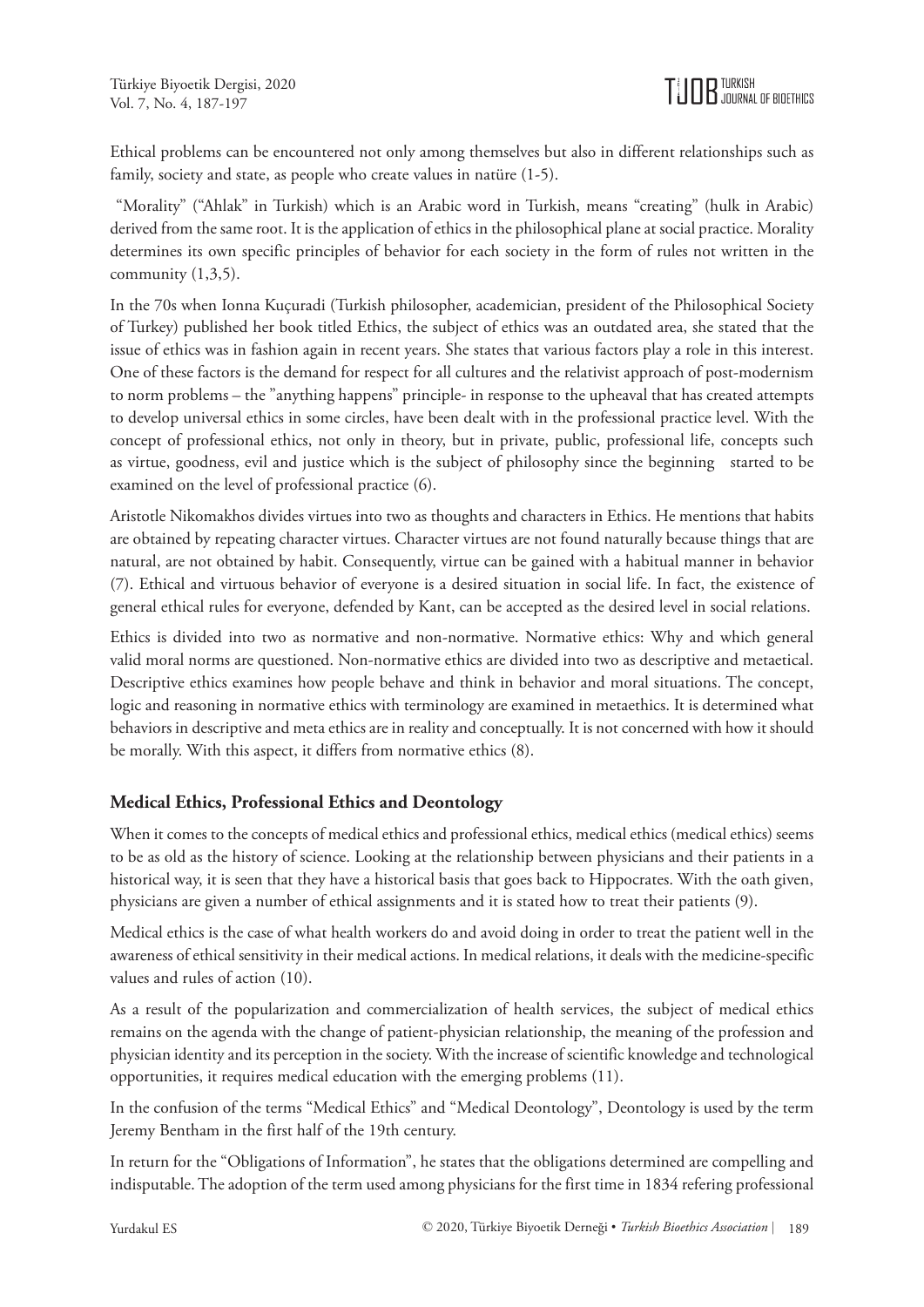legal and moral obligations called as medical deontology. Although deontelogy is identified with medicine firstly, it can be mentioned for every profession (1).

When deontology is mentioned, there is no doubt that the German philosopher Immanuel Kant and the ethics of homework come to mind. Kant universally acknowledges the existence of Moral Law. It is of the view that what ethically important is the intention in action, not success and outcome (12).

The concept of professional ethics can be defined as a prompt for rules that make arrangements for good guidance in profession-specific behaviors, limit the personal wishes of professional members, develop professionspecific norms, and exclude those who do not comply with the established principles and rules (10).

In line with the development of technology, the area of ethics is expanding. Developing scientific and technological innovations, traditional medicine rituals and rules in the patient-physician relationship, brand new value problems and ethical dilemmas are encountered. Medical ethics is the theoretical discipline that examines the principles that determine the attitude and behavior of a physician in situations that force him or her to make choices. In solving professional ethics problems, the question of how to take proper action is one of the most fundamental questions. Of course, questions about ethical and legal norms that will constitute the answers to these questions, are also needed. If the questions such as "what should be done and what should not be done" are clarified, the issues should be discussed and resolved. International declarations, conventions, moral codes and ethical codes are determined by discussing these questions (13,14).

## **Ethical Evaluation in Ethical Problems, Ethical Dilemma:**

Ethical assessment makes ethical analysis of situations and processes that are experienced or not-experienced. It is to determine which ethical principles and rules related to this situation and processes, in which actual or potential ethical problems exist. Ethical evaluation is constantly experienced in daily medical practices (10).

First of all, it is necessary to observe the behaviors in order to reach an ethical judgment. Human behavior should be defined and evaluated. Then these behaviors must be assessed as principles, rules, norms and moral (15).

Problems related to ethics include the dilemma and the contravention. The dilemma can be defined as the choice problem experienced by the decision maker in cases where the rule is not specified, and the violation can be defined as the violation of professional standard rules. In ethical dilemmas, different principles and rules require each to take a different action, with each being close together. Therefore, acting in accordance with one principle is to act separately from the other (10).

The Turkish meaning which can be explained as pincers situation. The term is also defined by Phylosophy glossary of Turkish Language Council as the situation that offers me to follow two futile ways and forces me to act in one of these ways, even if I do not desire to do so (3).

The dilemma in ethical decision making is defined by Berggren et al. (16) as a logical decision-making process, in a systematic way of thinking, with favor of the most morally correct action in conflicting options. It is important to make an ethical decision with a professional approach by being aware of the ethical problems in the dilemmas encountered at health field (17).

The physician always tries to decide what is best for the patient. The relationship between the patient and the physician may not be easy under some circumstances. In the encountered situations, the physician can often be in serious dilemmas and trying to find a moral solution. The World Medical Association is warned to take care of the patient first, regarding the ethical problems encountered in the Medical Ethics Handbook (18).

Responsible for the protection of Public Health, the physicians treating illness and preventing injury, directly or indirectly, within the armed forces that may cause injury to someone else with "do no harm" policy, could be a question without clear answer for doing the task.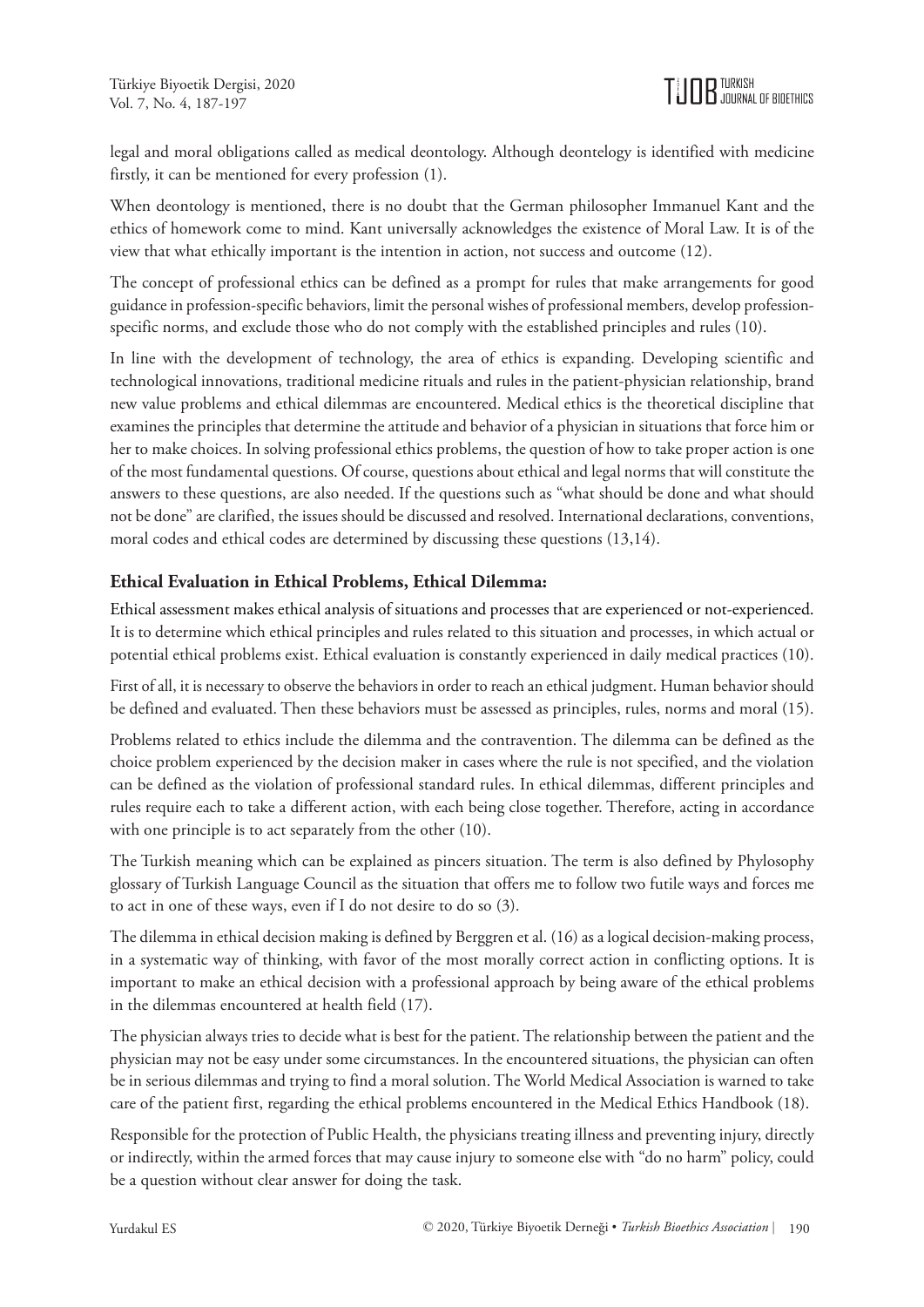#### **Professional Obligation and Law**

Military physicians and military health personnel have separate ethical obligation. The ethical sensitivity principles they possess by profession may seem to have lost their function in times of war or within armed forces strategies. They have various legal and medical obligations in regardless of their circumstances.

The definition of Health, which the World Health Organization (19) has not changed since 1948, refers not only to the absence of illness or disability, but to a complete state of physical, mental and social welfare. However, in the Universal Declaration of human rights published in 1948, the right to health within the framework of Social Security and the right to life is considered as the most fundamental right. In the 17th article of the 1982 Constitution (20), which is still valid in Turkish Law, the right to health is mentioned on the basis of the right to life. "*Except for medical imperatives and cases written in the law, one's body integrity cannot be touched and subjected to scientific and medical experiments without their consent. Nobody can be tortured; nobody can be subjected to a penalty or treatment that is incompatible with human dignity."* 

The application of medical professions in Turkey is carried out with the "Law No. 1219 on the execution of the style of Tababet and Şuabati San'atlarının" (21). The regulation of medical deontology (22), published in 1960 and still valid in our country, also stated the rules that physicians and dentists should follow professionally. According to this regulation, the first task of physicians should be cared and respected for human health, life and personality without any discrimination based on religion, language and race.

There are many more examples of laws in the world and in our country. The main thing will be what to do in military and medical professions. Dr Tobin (23) defining the ethical dilemma of the military doctors serving in peace protecting operations states that; In World medicine organisation Habana Decleration on 1956 the medical ethics rules are defined to be the same either in peace or armed conflict time. When physicians have conflicting loyalties in performing their professional duties, their primary obligations to their patients are; Doctors in all their professional activities must comply with international conventions of human rights, international human law and World Medical Association Statements related to medical ethics (24).

According to the Regulations in Armed Conflict and Other Situations of Violence, which was last revised in the 63rd General Assembly of the World Medical Association in 2012; The main task of the medical profession is to protect health and save lives. Therefore, it is defined as not ethical prodecures for physicians to use scientific knowledge to destroy life, to weaken a person's physical or mental strength without therapeutic justification, to apply and recommend prophylactic, diagnostic or therapeutic procedures that are not necessary for the patient's health care, and to assist and participate in torture or inhuman treatment (24).

The Geneva Conventions and additional protocols, signed in 1949, originally prepared by Jean Henry Dunant, the founder of the International Red Cross Committee, formed the core of international humanitarian law studies that regulate the conduct of arme conflicts and limit their impact. These conventions protect those who are not involved in the war, such as healthcare personnel and civilians, and those who are no longer able to fight, and the patient prisoners of war. Each contract was created for a different group. With the first contract; injured and sick soldiers in ground wars, with the second contract; the soldiers on the ship that sank with the wounded and sick soldiers in naval wars, with the third contract; prisoners of war, with the fourth contract; the occupied civilians, hospitals and safe zones are protected (25).

The declaration of the World Medical Association (24) lists some of the conduct of physicians in armed conflict or other situations of violence as follows:

- He cannot leave sick and injured patients,
- He cannot act as an international violation.,
- He does not participate in any hostility and harmful action.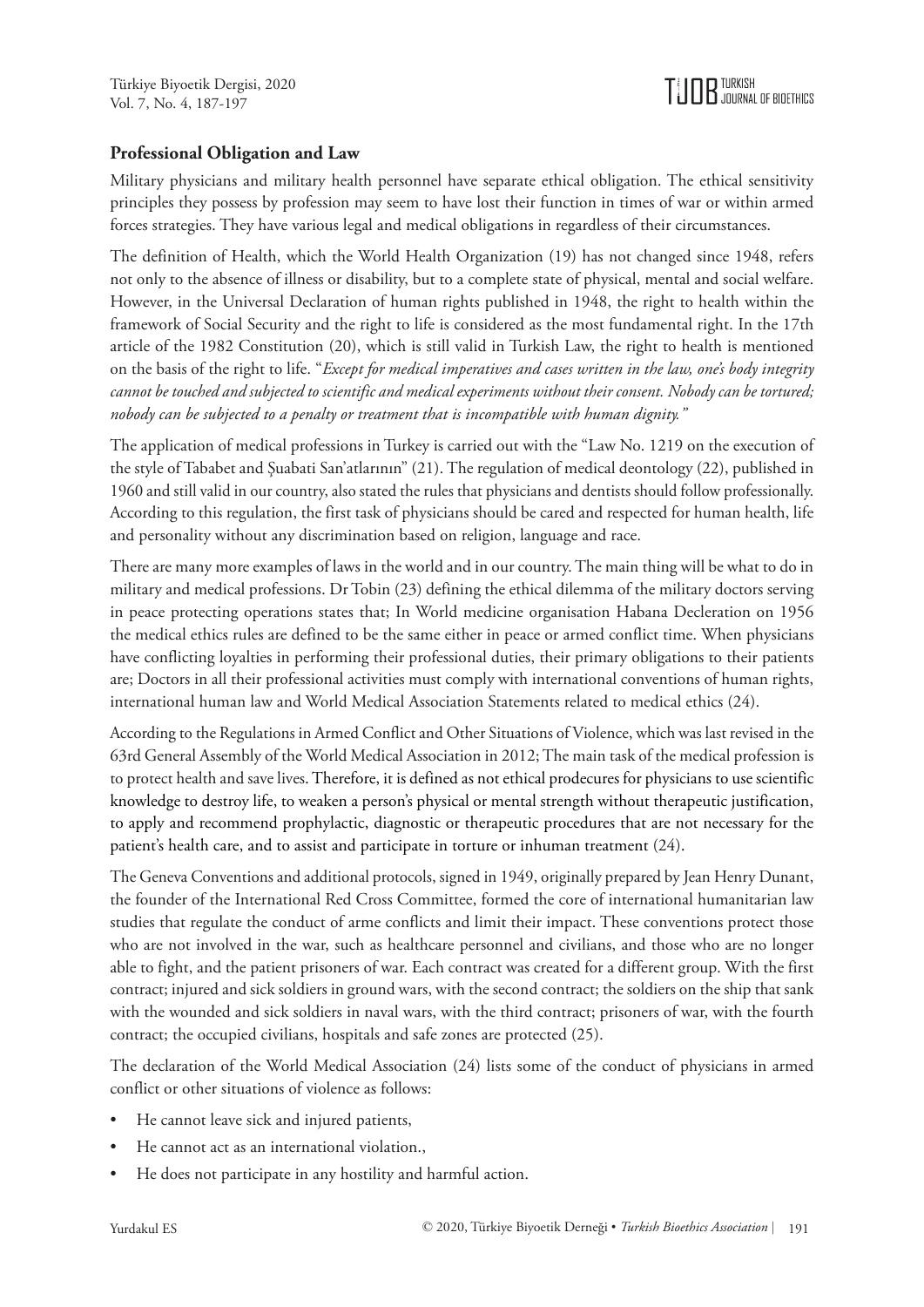- He does not discriminate against injuries and patients.
- He provides effective and impartial care while protecting injuries and patients. (without discrimination, including whether they are "enemies" or not),
- He should respect the will, trust and dignity of the injured / sick individual.
- He should not make any experimental attempts regarding the injured / patients without their real and valid consent in where they are deprived of freedom.
- He should take into account that women and children under armed conflict and violence have more and special health needs.
- He should respect the right of relatives to be informed about the status of the missing individual, where he is, and / or the status of health care.
- Even if he is convicted, he must provide health services to all.
- If does, he takes action to stop the distribution of unjust and inappropriate materials and drugs.
- He should be aware of the legal obligation to notify the authorities in case of any notifiable illness or trauma.
- He should do everything that he can to prevent retaliation against the injured/patients or healthcare.

## **DISCUSSION**

Military persons fulfill their professional obligations according to the laws they are subject to. These obligations are carried out in a hierarchical system. The soldier of lower ranks are obliged to fulfill the orders given by the commanders and top ranks. In the code of absolute obedience, obeying the laws, regulations, the law of the subordinate and superior is considered the basis of military service. For the preservation and execution of this situation, punitive measures are applied by the specific laws. In armed conflict situations, criminal sanctions can be applied as much.

Although there are not many works written in this field, the military and autonomy section of the American Book of Military Medical Ethics states that soldiers should make a lot of individual sacrifices, including some autonomy. Most of the time, the soldier can exhibit behavior other than his own wishes. Personal liberties can sometimes be democratically constrained by the principle of harm, the legal moral principle, and the principle of paternalism. Proper balancing of individual autonomy with the needs of the military requires rigorous ethical analysis and justification. The limited autonomy in military service contrasts severely with civilian life (26).

Physicians perform the best practices for the good of their patients at all times and under all circumstances within the framework of deontological and legally regulated obligations. In accordance with the basic ethical principles of medicine, they approach their patients first with the principle that they should not harm and give benefits. They substitute these approaches according to the standards and experience of science. In their interventions to their patients, they may be exposed to malpractice cases in the troubles arising from the provision of all kinds of diagnosis, treatment and health services, starting with the application of triage.

In the beginning of the physician and soldier section of the book of Military Medical Ethics, showing an efforts to heal patients in backward conditions at brain surgery performed with limited medical supplies using flashlight during Japanese airstrikes may be a historical evidence of doctors. Medicine, a gateway to healing may exhibit a contrast image with military service, which offers death threats (27).

In addition to the above mentioned professional obligations, we need to evaluate a physician who practices best for the recovery of his patients and, a soldier who will harm the other person if necessary for national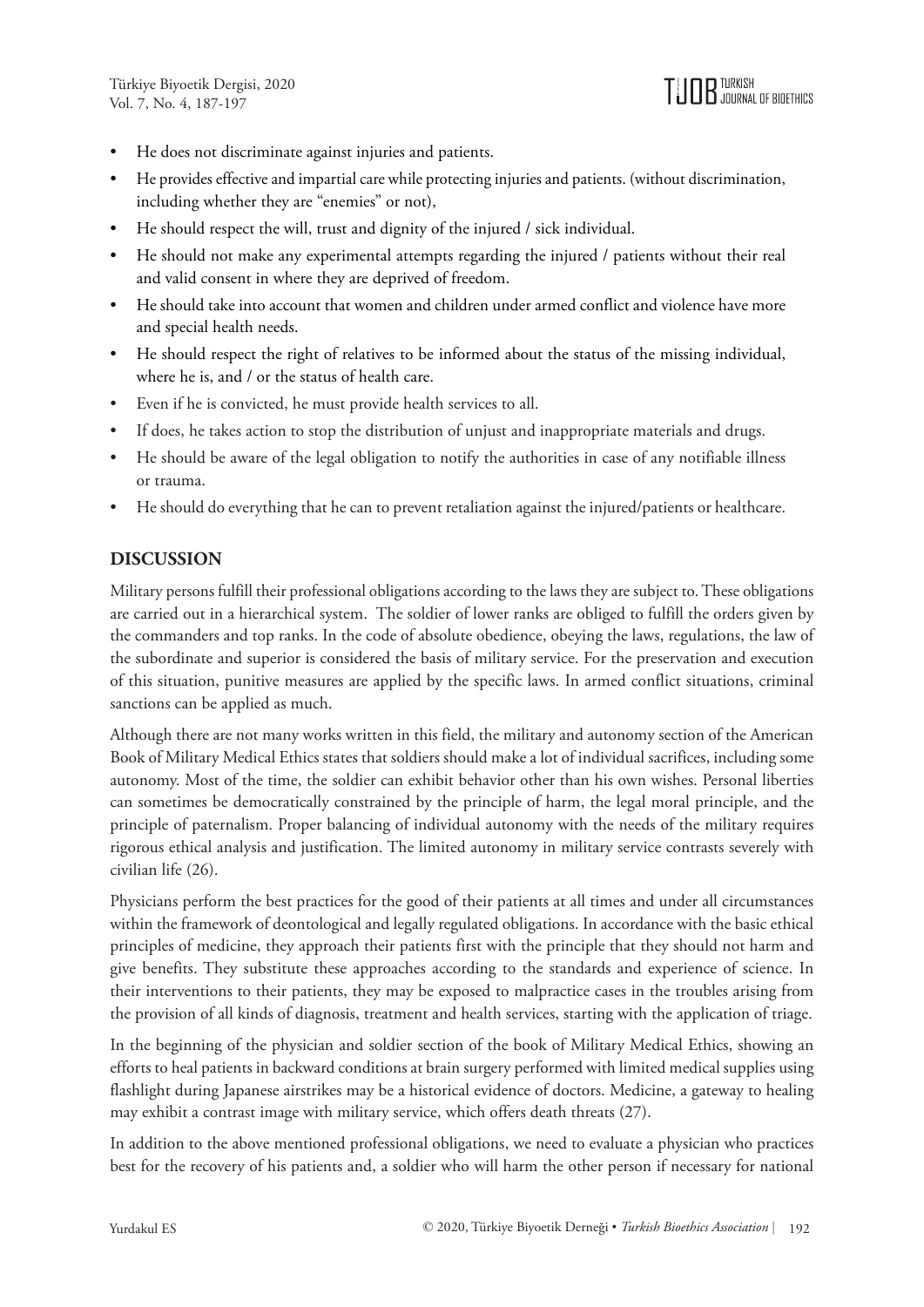security. In the combination of military and physician identities, military physicians may face many ethical dilemmas in their duties and practices.

In medical interventions, it is a professional expectation that every physician should apply ethical rules and adhere to ethical principles. By profession, military physicians can sometimes be subordinate or superior. He may be superior to his subordinates while subordinate to his superior and may be forced to follow the instructions given. He may face a situation where national security is mandatory and he may be forced to engage in conduct that is inappropriate for medical ethics.

Military units which are unaware of the ethical dilemmas that their medical staff and doctors would experience in their practices, always feel lucky. Because they know that in the event of any injury, there is someone who will provide them with professional medical services. That is why the presence of a military doctor in a unit, always has a multiplier effect in comparing the forces possessed.

Medical support is provided within the armed forces with doctors and paramedics from the battalion to the smallest unit. The physicians in the auxiliary class who provide support services to the combatant classes are assigned to improve the combat personnel in all kinds of injury, disability and illness situations. The primary duty of a military physician is to provide support to the continuity of combat services with protecting the health of the soldiers. Besides medical deontology, it is aimed to protect the workforce that will benefit the union rather than be useful to the individual with military obligations. In the event of a soldier being injured, the demoralisation of other personnel in the combat area who witnessed the incident is assessed as much as the loss of that individual's health. A civilian doctor may not experience the dilemma of evaluating this situation, not only from the point of view of the patient, but also from the point of view of the unity and the consequences of the event that took place. The military doctor in the hierarchical system has to make decisions by evaluating not only the condition of the patient but also the condition of the unit.

We see that how complex a decision is to make regarding the situation of a military personnel. This can affect many people physically and emotionally, from personalle, the administration and medical staff even the family of patient soldier. Stress factors that the psychology of the soldiers involves, are the dynamics that should be taken into consideration with precision. Are these an ethical dilemma?

We can exemplify this situation with real stories from near Turkish history. Turkish Armed and other security forces have been facing a terror problem in southeastern Turkey and related conflicts in the last few decades. Low intensity warfare engagements causes wounding and causalities especially during summer season. In this conflict Armed Forces uses more effective small teams, consists of few professional soldiers, which have the ability to handle fast guerrilla warfare. These professional soldiers are well-trained, familiar with the region and experienced on such combat.

When a member of these Special Forces admitted to the clinic the best case scenario is the soldier's treatment with an emergency medical intervention and prescription. Yet, if the situation requires further care it is a much more complex and problematic process for the medical staff. For instance if the physician decides that the soldier needs to be hospitalized the team will miss that member for any mission during the treatment period.

In this case the physician will consider the success and security of the team and any possible criticizing from higher ranking combat officers besides the well-being of the soldier. The physician is facing a dilemma of either ignoring some needs of the patient that the treatment may require or causing the weakening of a combat team by cutting back a critical member which may cause further fatalities under severe combat conditions. Choosing a simple answer which is just following the medical procedure in this complex case will be both ignoring the special conditions of the warfare and the psychology of the physician who is a member of the armed forces.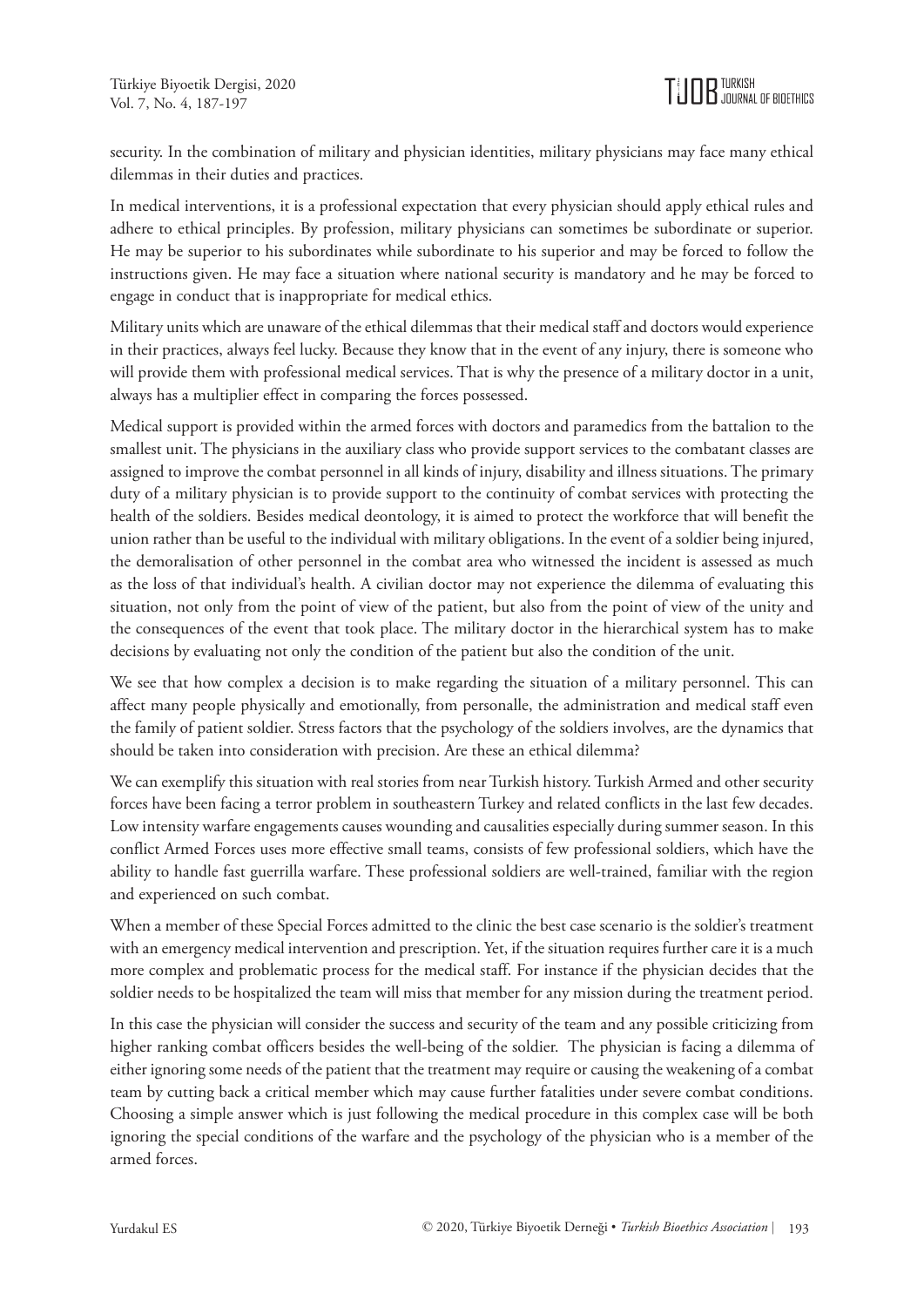If we analyze the case from the point of the patient soldier we can see another dilemma. Hospitalization may protect her/him from a longer treatment and a further injury, yet s/he will feel the psychological burden of leaving the team members unsupported under critical conditions and a possible shame before his/her friends and commanders. However, if the soldier overlooks the initial injury and launches for a mission this may cause further injuries which will result longer absences or may face a decrease in combat skills because of feeling sick and unprepared.

Third dilemma occurs from the point of view of the team and troop commanders. Missing one key member in a team of few soldiers can be a very critical loss. Besides considering the health of the personnel the commanders would concern about the structure and functionality of the team. If the missing member is a very experienced and skilled soldier, his/her absence and substituting the position with a considerably newer member may result a dramatic decrease in the capability of the team. Moreover, if the missing member do not have strong relations with the entire team even a short absence may arise false opinions in the minds of some team members. Eventually this may greatly spoil the harmony and motivation of the team. While the commanders considering these facts they may override their limits in their relations with the medical team.

Another aspect of the dilemma is from the view point of the soldier's family. They are always proud of the service of their father/mother, yet they would never risk his/her life knowingly. By having a more emotional approach they may accuse the commanders to "sent a wounded soldier to death". Unknowingly they may shake the motivation of the soldier and the entire team.

Finally such a complex problem may develop that it emotionally and physically affects the soldier, the medical staff, the family, the combat team and the commanders. At this stage the psychology of the patient soldier and the causes of depression are the dynamics that should be under special consideration. While holding the patient health as the first priority any possible secondary benefit should not be permitted. At the same time the treatment stage should preserve feelings of attachment to the team and trust to the authorities. The physician should catch a good level of empathy to approach the soldier without passing the professional borders. The general rule of medicine which is "treating the patient instead of treating the sickness" is only applicable with special evaluation of the conditions surrounding the soldier. In short; the physician can only work through this special condition with an utmost cooperation with the commanders and team members and a great empathy with the soldier who has the feelings of "sacrificing his life" to preserve his/her health, motivation and attachment, but not allow any abuse.

Stress factors associated with the psychology of the sick soldier are dynamics that need to be considered in particular. While protecting patient health is the first priority, a possible secondary gain should not be allowed. As well as the sense of belonging of the soldier who is in the treatment stage, the sense of trust in his commanders and management should be maintained. The military physician should manage this complex situation well and take an empathetic approach without diverting to sympathy within professional boundaries.

The principle of "treating the patient, not the disease", which is an important rule in Medicine, will only be possible in this case with the physician's special assessment of the conditions in which the patient is present. The motivation and sense of belonging of this individual who carries both health anxiety and "risk his life" psychology, will be evaluated, and the physician will be able to know the patient well and make empathy in order not to challenge the abuse in the result of organized cooperation with the union commanders and other team personnel.

The basic duty of the physician is to treat the illness by using scientific knowledge. For this reason, it is accepted as the only individual that always creates a one-to-one relationship and looks for a solution to the problem of the physician. In medicine, the primary concern of the physician is to ensure the benefit of the patient (28). Similarly, it would be best for the military physician to make a decision after a detailed assessment.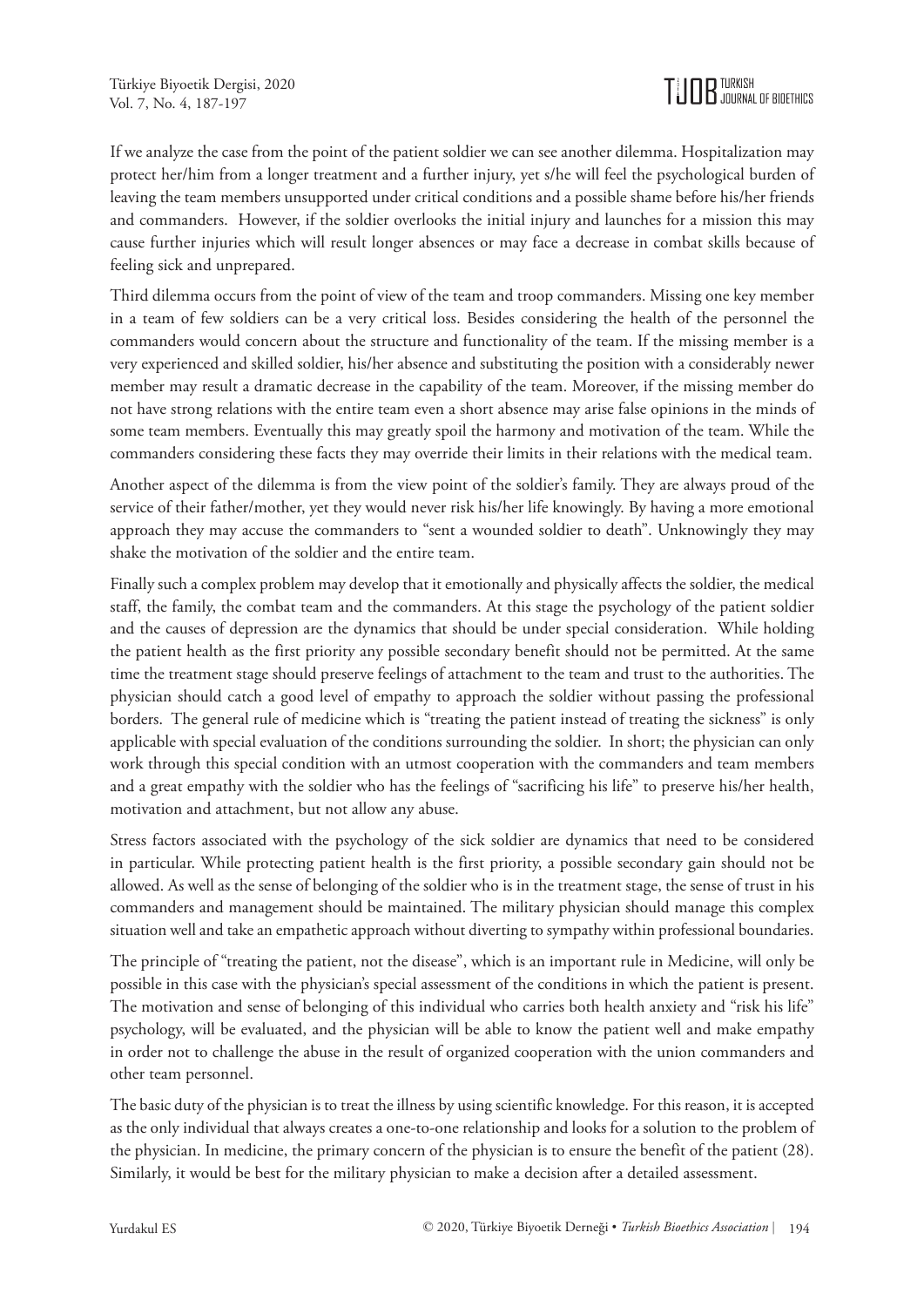When we leave the situation and go back to the general public, Tobin (23) mentions the obligation of doctors to report the inhumane acts and abuses such as torture and slaughter as the first witnesses. Human Rights physicians, who believe in the magnitude of the impact of medical ethics on the protection of human rights, also recommend that military health professionals take steps to report violations of the Geneva Conventions (29). Cases of violence against physicians are not always requested, but they are also not evaluated in the first place. Another situation is that the physician of a union with inhuman behavior can report this situation very easily? Doctors may not be able to prevent international wars, but they can heal their wounds. Sometimes they can provide this physically and sometimes with reports.

London and his colleagues have written articles on human rights and Ethics in times of armed conflict as a double commitment of military health professionals. Although the physician-soldier role is seen as a natural moral impossibility in his articles, he states the necessity for the armed forces to have strictly military physicians to achieve success and securing the victory. Rather than a civilian physician, military physicians who know the army closely and play a role in missions, are a critical persons in carrying out missions (30).

Terrorist attacks and the technology that develops with each new war, can create new ethical problems in the military field and military medicine. Edmund (31) cites the ethical dilemmas seen and expressed in Military Medicine after the September 11 attacks: The treatment of captured terrorists during interrogation, the psychological care and suicide cases of imprisoned terrorists, the treatment of prisoners of war and the agents to be given to prisoners in unethical or illegal interrogation situations are just some of the ethical problems that military physicians will face. When resources are limited according to the principle of military medical triage, the idea of military doctors first intervening on soldiers who can return to the front line, and those whose treatment is delayed, is a separate ethical dilemma.

The debate about whether military physicians who have intervened in all the terrorist attacks in the world, serve in situations of armed conflict, even if for peacekeeping purposes, are first soldiers or physicians remains current. Annas has re-drawn attention to this issue in his "first, last, and always physician" article. Anna (32), biomedical science and technological developments in the United States National Bioethics Advisory Commission to advise the president on this issue is being discussed, and, except in case of necessity of medical ethics asserts that physicians should be the same for all. The real question in this case is whether there are necessity situations that require physicians to suspend their medical ethical obligations.

# **CONCLUSION**

In the Modern age, wars are now conducted without human soldiers with computer and tecnologic weapons. However, human physicians are still intervening in those who are injured in their devastating impact. Physicians will always continue to be involved in the protection of human health and the provision of health services, whether as civilians or as soldiers everywhere.

It is a well-known fact that military physicians, one of the most important personnel of the military as a multiplier effect, will always encounter ethical elements in medical services given the nature of the physicianpatient relationship. To be able to be principled at the level of conduct and to apply ethical principles at the military medicine carries a distinct challenge within its own dynamics. The military physician's obligations to his patient, what he must do as a soldier and the demands of the military he is in could remain in a dilemma. He may not always perform ethical medical practices when he acts in accordance with the military laws and regulations he is subject to. It should be noted that the law does not always determine what is ethical. Only when behaved within the code of medical ethics can soldiers who have vowed to die to protect their homeland cause their national security efforts to be wasted. At this point, it is also important that military physicians know and recognize the ethical dilemmas they will be exposed to.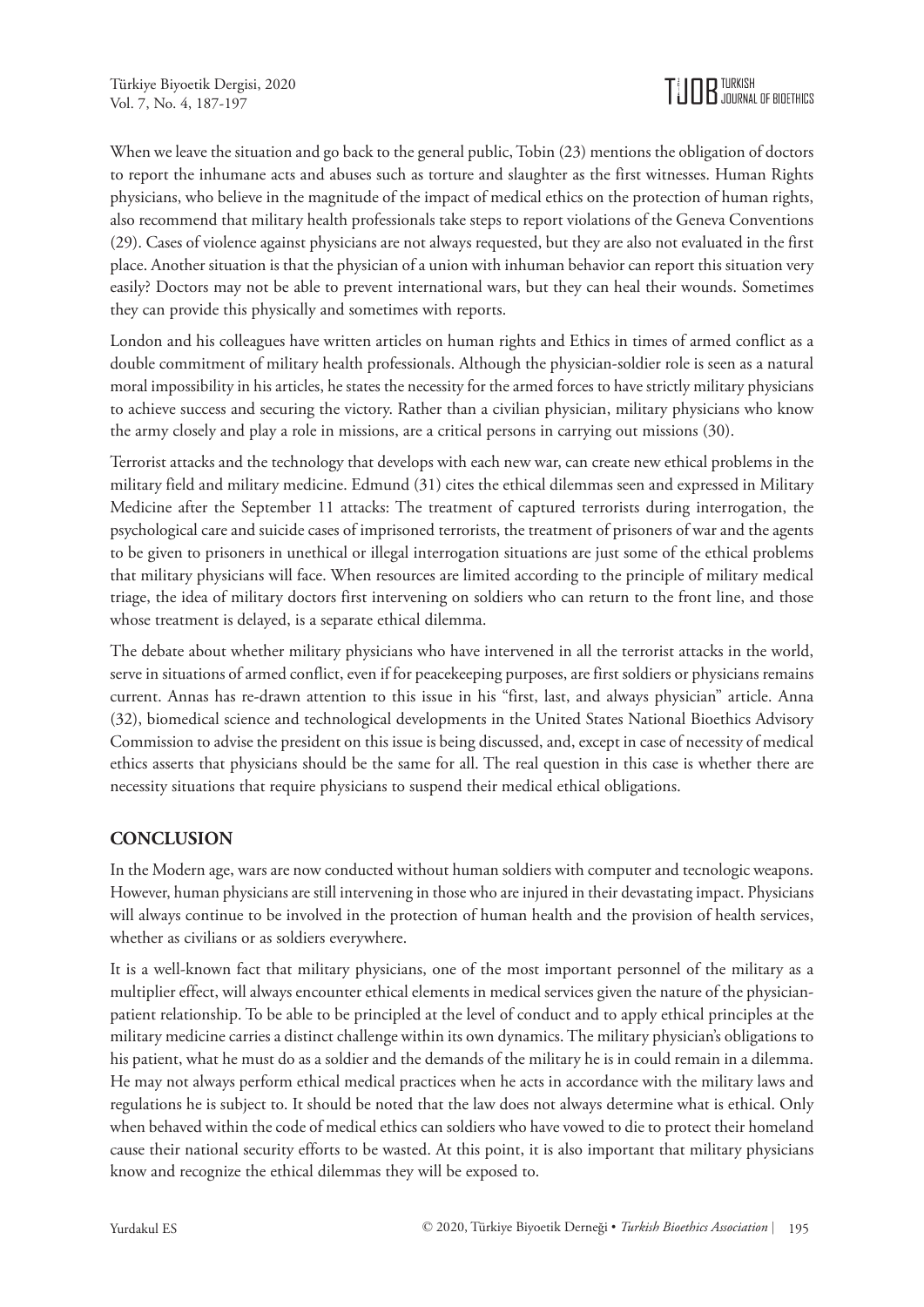Questioning the primacy of being a soldier or doctor is not a one-dimensional investigation. There is no simple answer for every situation. After a thorough analysis of each case one can reach a balanced approach. Each situation has unique characteristics that must be evaluated under its own circumstances. A more accurate approach may be possible with a balanced and broad analysis at all times

#### **References**

- 1. Arda B, Pelin SS. Tıbbi Etik; Tanımı, İçeriği, Yöntemi ve Başlıca Konuları. Ankara Tıp Mecmuası. 1995; (48):323- 336.
- 2. Büken, NÖ. Büken E. Nedir Şu "Tıp Etiği" Dedikleri? Sürekli Tıp Eğitimi Dergisi. 2002; (11):17-20.
- 3. Cevizci A. Felsefe terimleri sözlüğü. Paradigma Kitabevi, İstanbul. 2000.
- 4. Demirhan Erdemir A. Etik, Tıp Etiği, Tep Etiği İlkeleri Ve Hasta Hekim İlişkilerinde Etiğin Yeri. Erdem. 2005; 15(44): 27-72.
- 5. TDK. Güncel Sözlük. [Çevrimiçi]. 2020 [cited 2020 Ağustos 05]. Available from:<https://sozluk.gov.tr/>.
- 6. Kuçuradi İ. Etik ve Etikler. TMH-Türkiye Mühendislik Haberleri 2003;423:7-9.
- 7. Aristoteles. Nikomakhos'a Etik. Çeviri Eds. Akderin F. Say Yayınları, İstanbul, 2017; 41-46.
- 8. Beauchamp TL. Childress JF. editors. Principles of Biomedical Ethics, 7th ed. New York: Oxford University;2009. p. 1-3.
- 9. Aydın E. Tarihsel ve Güncel Yönden Tıp Etiği. Erdem. 2005; 15(44): 83-102.
- 10. Yıldırım G, Kadıoğlu, S. Etik ve Tıp Etiği Temel Kavramları. Cumhuriyet Üniversitesi Tıp Fakültesi Dergisi. 2007;29(2): 7-12.
- 11. Civaner M. Sarıkaya Ö, Balcıoğlu, H. Uzmanlık Eğitiminde Tıp Etiği. Anadolu Kardiyoloji Dergisi. 2009;9: 132-138.
- 12. Cevizci, A. Uygulamalı Etik. Say Yayınları, İstanbul, 2016; 50-52.
- 13. Çobanoğlu, N. Editorials, Klinikte Güncel Tıbbi Etik Sorunlar Özel Sayısı. Türkiye Klinikleri Tıp Etiği-Hukuku-Tarihi-Özel Konular. 2015; 1(3).
- 14. Çobanoğlu, N. Kuramsal ve Uygulamalı Tıp Etiği. Efil Yayınevi, Ankara, 2009; 22.
- 15. Noureddine S. Development of the ethical dimension in nursing theory. Int J Nurs Pract. 2001; 7(1):2-7.
- 16. Berggren I, Bégat I, Severinsson E. Australian clinical nurse supervisors' ethical decision-making style. Nurs Health Sci. 2002; 4(1-2):15-23.
- 17. Cerit Y. Hemşirelik Etik İkilem Testi'nin Geçerlik-Güvenirlik Çalışması ve Hemşirelerin Etik Karar Verebilme Düzeyi. Hacettepe Üniversitesi Hemşirelik Fakültesi Dergisi. 2010; 17(2): 47-67.
- 18. Williams, RJ. World Medical Assocition WMA, Medical Ethics Manual. Dünya tabipler BirliğiTıp Etiği El kitabı. Çeviri Ed. Civaner M. Türk Tabipler Birliği, Ankara 2015.
- 19. WHO. World Health Organization. [Çevrimiçi], 1948 [cited 2020 Ağustos 06].. [https://www.who.int/about/](https://www.who.int/about/who-we-are/frequently-asked-questions) [who-we-are/frequently-asked-questions.](https://www.who.int/about/who-we-are/frequently-asked-questions)
- 20. Anayasa, TC Anayasası. mevzuat. [Çevrimiçi] 1982. [cited 2020 Ağustos 06].[https://www.mevzuat.gov.tr/](https://www.mevzuat.gov.tr/MevzuatMetin/1.5.2709.pdf) [MevzuatMetin/1.5.2709.pdf](https://www.mevzuat.gov.tr/MevzuatMetin/1.5.2709.pdf).
- 21. 1219 sayılı Tababet Ve Şuabatı San'Atlarının Tarzı İcrasına Dair Kanun Değişiklik. Mevzuat. 6569 sayılı kanun. [Çevrimiçi] 1928. [cited 2020 Ağustos 06] [https://www.mevzuat.gov.tr/MevzuatMetin/1.3.1219-20141119.pdf.](https://www.mevzuat.gov.tr/MevzuatMetin/1.3.1219-20141119.pdf)
- 22. Resmi Gazete, Tıbbi Deontoloji Nizamnamesi. 19 Şubat 1960 tarihli ve 10436 sayılı Resmi Gazete, 1960. [cited 2020 Ağustos 06] mevzuat.gov.tr.
- 23. Tobin J. The challenges and ethical dilemmas of a military medical officer serving with a peacekeeping operation in regard to the medical care of the local population. Journal of Medical Ethics 2005; 31:571-574.
- 24. World Medical Association WMA. Regulations in Times of Armed Conflict and Other Situations of Violence, revised by the 63rd WMA General Assembly, Bangkok, Thailand, October 2012.